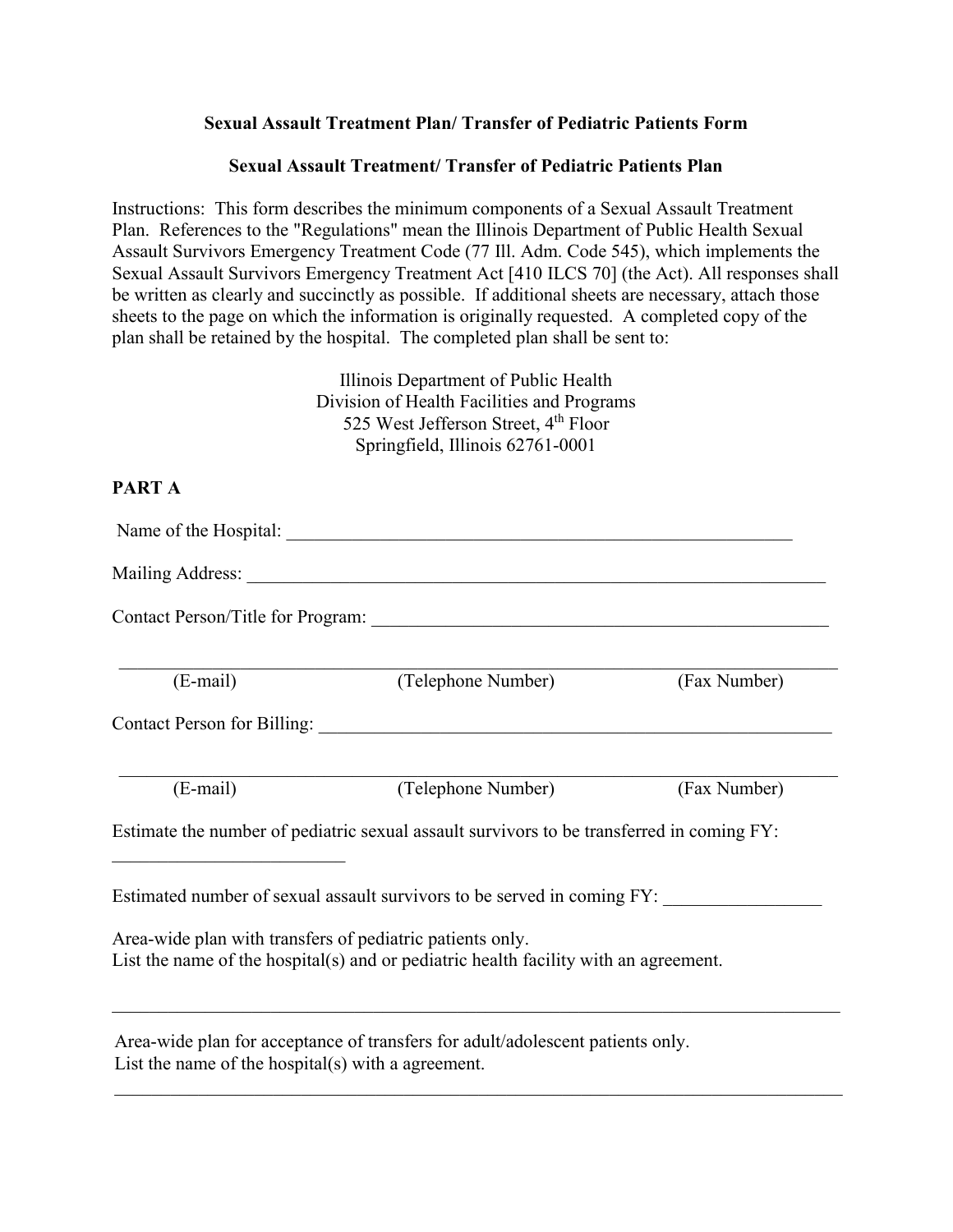Distance of transfer hospital/pediatric health care facility from treatment hospital:

Emergency department attending physicians, physician assistants, advanced practice registered nurses are qualified medical providers as per Section 1a of the Act.

\_\_\_\_\_\_\_\_\_\_\_\_\_\_\_\_\_\_\_\_\_\_\_\_\_\_\_\_\_\_\_\_\_\_\_\_\_\_\_\_\_\_\_\_\_\_\_\_\_\_\_\_\_\_\_\_\_\_\_\_\_\_\_\_\_\_\_\_\_\_\_\_\_\_\_\_\_

 $Yes()$  No  $($ 

If no, hospital has developed a training program as per Act to complete the minimum two (2) hours of sexual assault training by July 1, 2020, and the minimum two (2) hours of continuing education on responding to sexual assault survivors every two (2) years.

List the name of the rape crisis center with whom the hospital has a memorandum of understanding:

#### **PART B**

- 1. Attach a copy of the Hospital's sexual assault plan.
- 2. Attach and copies of appropriate documents distributed to sexual assault survivors that describe:
	- a) The risk of sexually transmitted diseases and infections, including an evaluation of the risk of contracting human immunodeficiency virus (HIV).
	- b) The types of medication for sexually transmitted diseases and side effects.
	- c) The medical procedures, laboratory tests, medication given, and possible contraindications of the medication.
	- d) The necessity of follow-up visits, examinations, and laboratory tests.
	- e) The information concerning emergency contraception in accordance with Section 545.95 of the Regulations.
	- f) The Illinois State Police Medical Forensic Documentation Forms and Discharge Materials, which shall be used as a component of written information distribution. (See Section 545.61(a) of the Regulations.) The facility shall utilize The Illinois State Police Medical Forensic Documentation Forms: Illinois State Police Consent: Collect and Test Evidence or Collect and Hold Evidence, and the Illinois State Police Patient Discharge Materials form. Exam offered for survivors within a minimum of the last seven (7) days of a complaint of sexual assault or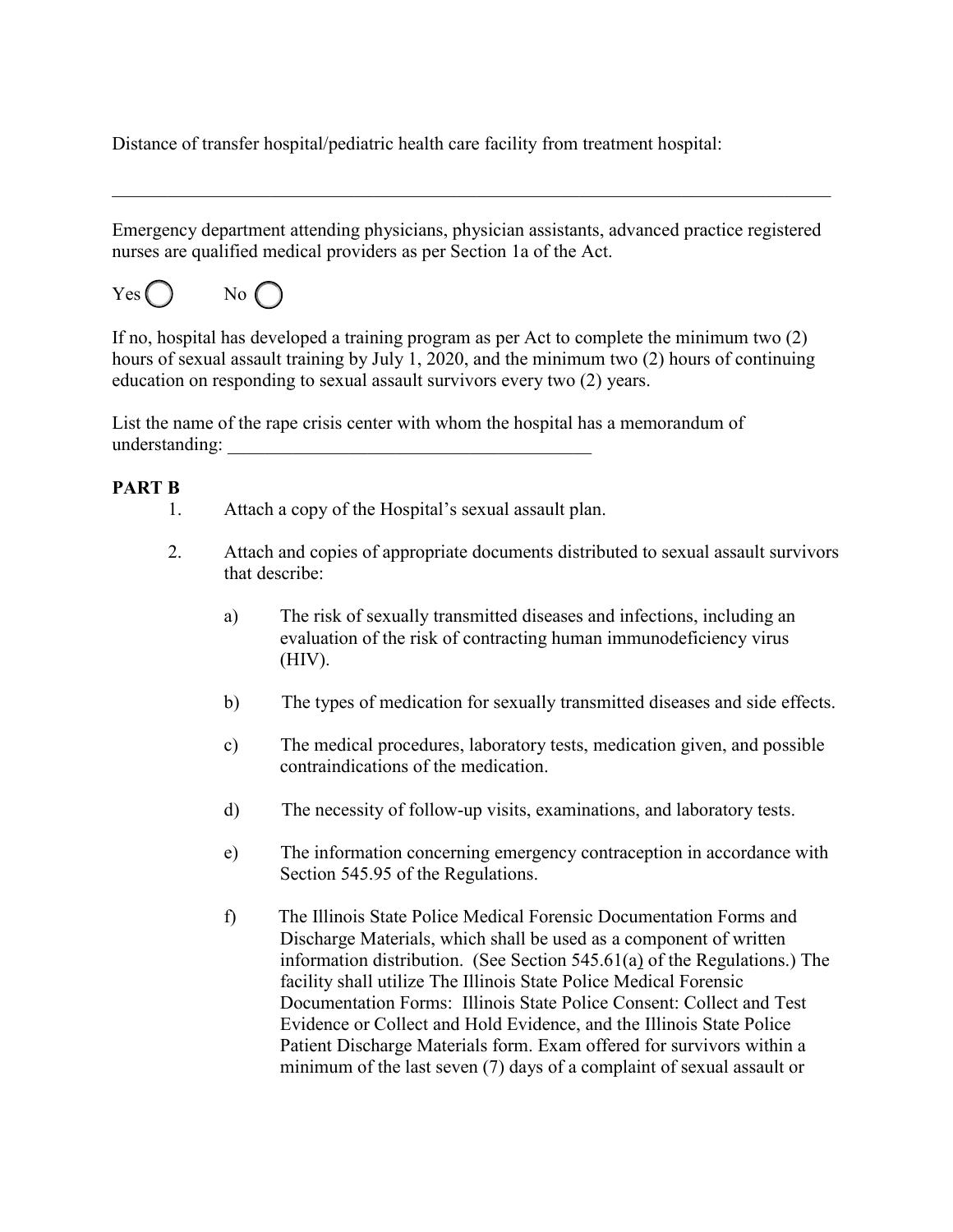who disclosed past sexual assault by a specific individual and were in the care of that individual within a minimum of the last seven (7) days.

- g) Drug-facilitated sexual assault testing information, including an explanation of the comprehensive scope of drug screening and the limited time frame within which evidence can be collected.
- h) Photo documentation consent forms.
- i) Written Notice to sexual assault survivors as per 545.100 of the Regulations.
- j) Protocol for issuance of a sexual assault services voucher per section 5.2 of the Act. (example of voucher)
- 3. Describe evidence collection procedures to be taken. The Illinois State Police Medical Forensic Documentation Forms, Patient Consent: Collection and Test Evidence or Collect and Hold Evidence may be used and attached.
- 4. Describe counseling resources provided to sexual assault survivors. Counseling services shall comply with Section 545.60(a) (9) of the Regulations and Section 2) (c) of Act. Describe procedure for mandatory reporting requirements pursuant to Section 2) (d) of the Act.
- 5. Describe the process to ensure pediatric survivors will receive treatment within 90 minutes of the patient arriving at the treating hospital or pediatric health care facility.
- 6. Attach a copy of the Emergency Department's training program for the clinical staff as per [410 ILCS 70/2(a)].
- 7. Describe the protocol for issuance of a voucher per Section 5.2 of the Act.
- 8. Describe how the hospital will offer the survivor access to a shower, if applicable.

## **PART C**

Review and sign the Conditions of Approval:

# CONDITIONS OF APPROVAL

The following conditions of approval shall apply to all hospitals providing treatment services to sexual assault survivors. These conditions are enumerated below to ensure that all treatment hospitals are informed and aware of their responsibilities in accordance with the Regulations and the Act.